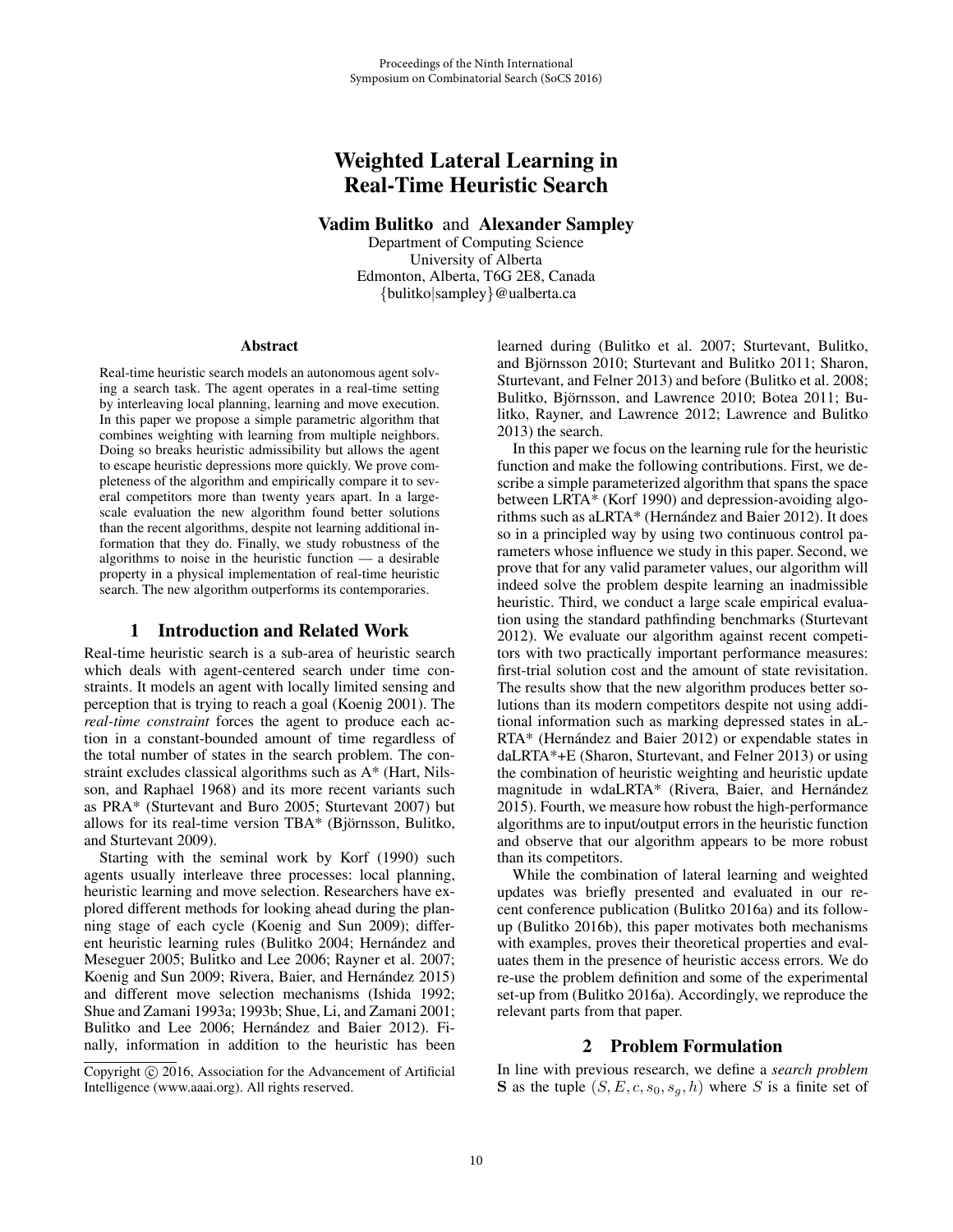*states* and  $E \subset S \times S$  is a set of *edges* between them. S and  $E$  jointly define the search graph which is assumed undirected:  $\forall a, b \in S \ (a, b) \in E \implies (b, a) \in E$  and has no self-loops:  $\forall s \in S$ [(s, s) ∉ E]. The graph is weighted by the strictly positive edge costs  $c : E \to \mathbb{R}^+$ . Two states a and b are *immediate neighbors* iff there is an edge between them:  $(a, b) \in E$ ; we denote the set of immediate neighbors of a state s by N(s). A *path* P is a sequence of states  $(s_0, s_1, \ldots, s_n)$  such that for all  $i \in \{0, \ldots, n-1\}$ ,  $(s_i, s_{i+1}) \in E$ . We assume that the search graph  $(S, E)$  is connected (i.e., any two vertices have a path between them) which makes it safely explorable. We also assume that the search graph is stationary (e.g., the edge weights do not change during search).

At all times  $t \in \{0, 1, \dots\}$  the agent occupies a single state  $s_t \in S$ , called the *current state*. The state  $s_0$  is the start state and is given as a part of the problem. The agent can change its current state, that is, move to any immediately neighboring state in  $N(s)$ . The traversal incurs a travel *cost* of  $c(s_t, s_{t+1})$ . The agent is said to solve the search problem at the earliest time  $T$  it arrives at the goal state:  $s_T = s_q$ . The *solution* is a path  $P = (s_0, \ldots, s_T)$ : a sequence of states visited by the agent from the start state until the goal state. The cumulative cost of all edges in the solution is called *solution cost* and is formally defined as:  $c_A(S) = \sum_{t=0}^{T-1} c(s_t, s_{t+1})$  for algorithm A. The cost of the shortest possible path between states  $a, b \in S$  is denoted by  $h^*(a, b)$ . We abbreviate  $h^*(s, s_g)$  as  $h^*(s)$ . We define *suboptimality* of the agent on a problem as the ratio of the solution cost the agent incurred to the cost of the shortest possible solution:  $\alpha(A, S) = c_A(S)/h^*(s_0)$ . For instance, suboptimality  $\alpha$ (LRTA\*, S) = 2 means that the agent driven by the LRTA\* algorithm found a solution to **S** twice as long as optimal. Lower values are preferred; 1 indicates optimality.

The other performance measure we are concerned with in this paper is the *scrubbing complexity* (Huntley and Bulitko 2013). It is defined as the average number of state visits the agent makes while solving a problem. Formally, let  $v_A^{\mathbf{S}}$  :  $S \to \mathbb{N} \cup \{0\}$  be the number of state visits the agent driven by algorithm A made while solving a problem **S**. The scrubbing complexity is then defined over the subset of states that the agent visited at least once:  $S_{\text{visited}} =$  $\{s' \in S \mid v_A^{\mathbf{S}}(s') \geq 1\}$ :  $\tau(A, \mathbf{S}) = \frac{1}{|S_{\text{visited}}|} \sum_{s \in S_{\text{visited}}} v_A^{\mathbf{S}}(s)$ . For instance,  $\tau$ (LRTA\*, **S**) = 7.5 means that while solving problem **S**, on average the agent driven by the LRTA\* algorithm visited a state 7.5 times (states that were not visited at all do not contribute to the average). Lower values of  $\tau(S)$ are preferred since re-visiting states tends to look irrational to an external observer. This is a major reason why realtime heuristic-search methods are hardly used for pathfinding in actual video games. Instead, game developers prefer non-real-time heuristic search algorithms such as variants of path-refinement A\* (Sturtevant 2007).

In its operation the agent has access to a heuristic  $h : S \rightarrow$  $[0, \infty)$ . The heuristic function is a part of the search problem specification and is meant to give the agent an estimate of the remaining cost to go. Unlike much literature in the field, we do *not* assume admissibility or consistency of the initial

heuristic but require that  $h(s_q)=0$ . The search agent can modify the heuristic as it sees fit as long as it remains nonnegative and the heuristic of the goal state  $s_g$  remains 0. The heuristic at time t is denoted by  $h_t$ ;  $h_0 = h$ .

We say that a search agent is *real time* iff its computation time between its moves is upper-bounded by a constant independent of the number of states in the search space. We will additionally require our search algorithms to be *agent centered* insomuch as they have access to the heuristic, states and edges only in a bounded vicinity of the agent's current state and the bound is independent of the number of states (Koenig 2001). We say that a search agent is *complete* iff it solves any search problem as defined above. That is, it is required to terminate in the goal state  $s_q$  at time  $T < \infty$ .

The problem we tackle in this paper is to develop a realtime heuristic search algorithm that is complete and has low suboptimality ( $\alpha$ ) and low scrubbing complexity ( $\tau$ ).

#### 3 Framework

As Section 1 presented, many ways of improving on LRTA\* towards the two measures have been proposed. In this paper we specifically focus on heuristic learning rules. To isolate the problem, we fix the lookahead at 1 (i.e., allow the agent to consider only the immediate neighbors of its current state during the planning stage), set the move rule to that of LRTA\* (Korf 1990) and allow the agent to update its heuristic only in its current state. In other words, our local search space and the local learning spaces are limited to the agent's current state. With these limitations in place, LRTA\* can be described as Algorithm 1.

| Algorithm 1: Basic Real-time Heuristic Search |                                                                                                                              |  |  |  |
|-----------------------------------------------|------------------------------------------------------------------------------------------------------------------------------|--|--|--|
|                                               | <b>input</b> : search problem $(S, E, c, s_0, s_a, h)$                                                                       |  |  |  |
|                                               | <b>output:</b> path $(s_0, s_1, \ldots, s_T)$ , $s_T = s_q$                                                                  |  |  |  |
|                                               | $1~t\leftarrow 0$                                                                                                            |  |  |  |
|                                               | $2 \th \rightarrow h_t \leftarrow h$                                                                                         |  |  |  |
|                                               | 3 while $s_t \neq s_q$ do                                                                                                    |  |  |  |
|                                               | 4 $s_{t+1} \leftarrow \arg\min_{s \in N(s_t)} (c(s_t, s) + h_t(s))$                                                          |  |  |  |
|                                               | 5 $h_{t+1}(s_t) \leftarrow \max \left\{ h_t(s_t), \min_{s \in N(s_t)} (c(s_t, s) + h_t(s)) \right\}$<br>6 $t \leftarrow t+1$ |  |  |  |
|                                               |                                                                                                                              |  |  |  |
|                                               | $\tau$ $T \leftarrow t$                                                                                                      |  |  |  |

A search agent following the algorithm begins in the start state  $s_0$ . It then executes a fixed loop until it reaches the goal  $s<sub>q</sub>$  (line 3). At each iteration of the loop, the agent expands the current state  $s_t$  by generating its immediate neighbors  $N(s_t)$  (local planning). It computes its action by selecting the next state  $s_{t+1}$  among the neighbors to minimize the estimated cost of traveling to the goal through that neighbor (line 4). Ties among neighbors that have the same  $c + h$  values are broken with a tie-breaking schema that is consistent over state revisits. Then, in line 5, the agent updates (learns) its heuristic in the current state from  $h_t(s_t)$  to  $h_{t+1}(s_t)$ . Note that the explicit maximum of the state's old heuristic value and the new value causes the heuristic to never decrease. Such a maximum is unnecessary if the heuristic is consistent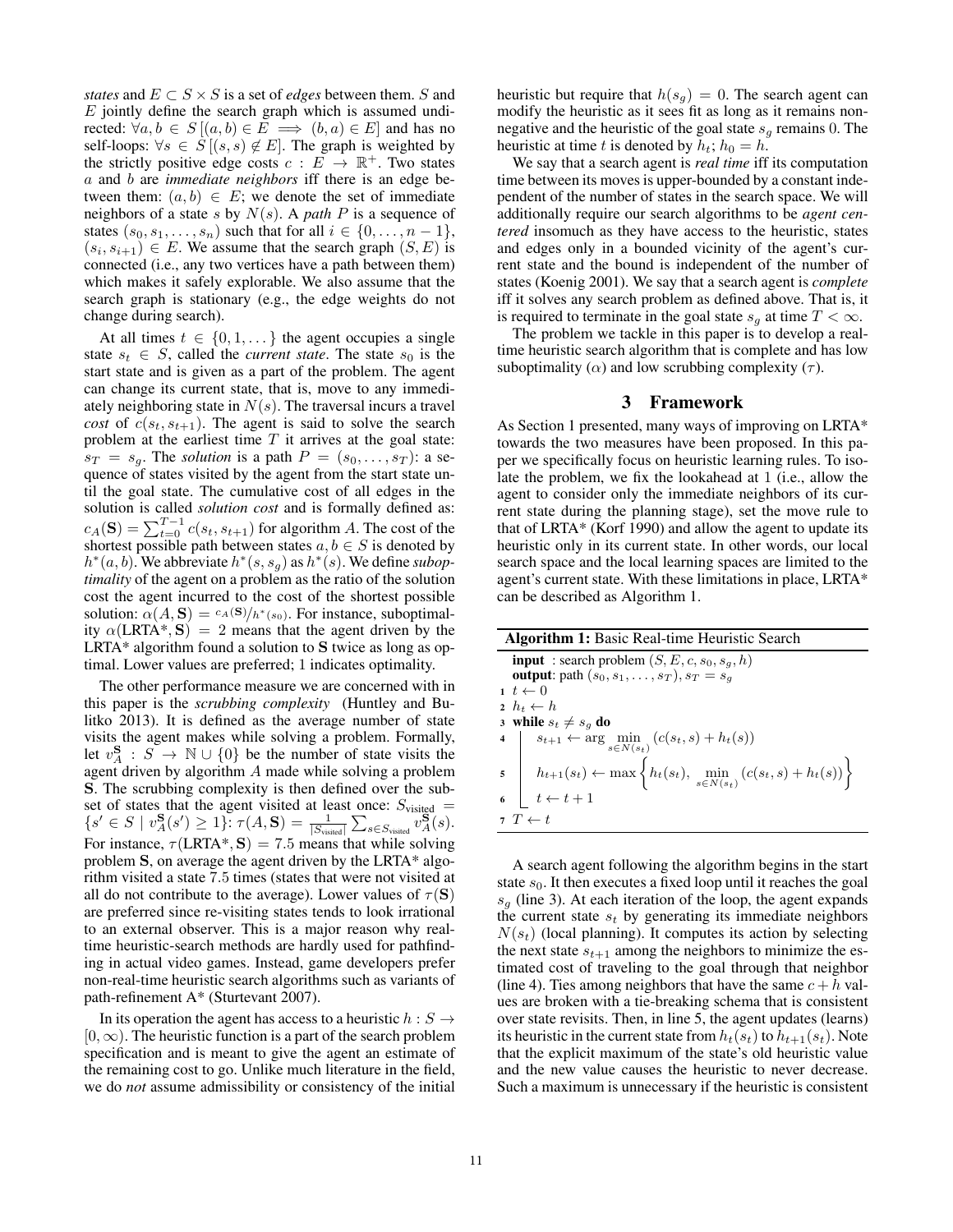and is commonly omitted in the literature. We do not assume our heuristic to be consistent and hence put the maximum in explicitly. The agent then changes its state to the neighbor (i.e., makes a move) and the cycle repeats.

## 4 Our Approach

## 4.1 Heuristic Depressions

A major problem with real-time heuristic search algorithms is getting caught in heuristic depressions – areas of the state space where the heuristic values are inaccurately low. This problem was identified early on (Ishida 1992) and linked to state-revisitation and increased solution cost (Huntley and Bulitko 2013). Since early days of the field the problem has been addressed in a variety of ways. Some algorithms attempted to escape heuristic depressions via a deeper lookahead (Korf 1990; Koenig and Sun 2009). Other researchers suggested backtracking upon learning (Shue and Zamani 1993a; 1993b; Shue, Li, and Zamani 2001; Bulitko and Lee 2006) or learning in states beyond the current state (Hernández and Meseguer 2005; Rayner et al. 2007). Yet other methods learned additional information during the search (e.g., building a smaller abstracted search space (Bulitko et al. 2007) or marking certain states (Sturtevant, Bulitko, and Björnsson 2010; Sturtevant and Bulitko 2011; Hernández and Baier 2012; Sharon, Sturtevant, and Felner 2013)). Our focus on the learning rule in this paper precludes most of such depression-avoidance mechanisms and nearly brings us to provably unavoidable state revisitation (Sturtevant and Bulitko 2014).

#### 4.2 Scaling Edge Costs  $\rightarrow$  Faster Learning

Fortunately, unlike Sturtevant and Bulitko (2014), our framework does allow an agent to learn more aggressively than consistency/admissibility of the heuristic would allow. As argued by Rivera, Baier, and Hernández (2015), rapidly increasing the heuristic in the visited states discourages the agent from state-revisitation even without explicitly tracking previously visited states (Hernández and Baier 2012) or attempting to eliminate expendable states (Sharon, Sturtevant, and Felner 2013). In our framework, the weighting mechanism of Rivera, Baier, and Hernández  $(2015)$  reduces to replacing the update rule

$$
h_{t+1}(s_t) \leftarrow \max\left\{h_t(s_t), \min_{s \in N(s_t)} (c(s_t, s) + h_t(s))\right\}
$$
 (1)

in line 5 of Algorithm 1 with

$$
h_{t+1}(s_t) \leftarrow \max\left\{h_t(s_t), \min_{s \in N(s_t)} \left(w \cdot c(s_t, s) + h_t(s)\right)\right\} \quad (2)
$$

where the weight  $w \ge 1$  is the control parameter. For  $w > 1$ , the heuristic update can break consistency and admissibility of the heuristic.

Note that this is a different approach than scaling up the initial heuristic (Shimbo and Ishida 2003) or scaling down the costs (Bulitko 2004; Bulitko and Lee 2006). Indeed, multiplying the initial heuristic  $h_0$  by an appropriately chosen weight  $w > 1$  will bring it closer to the optimal heuristic  $h^*$ in some states, thereby possibly reducing the volume of the heuristic depressions. Likewise, scaling down the edge costs

effectively lowers  $h^*$ , therefore bringing the initial heuristic  $h_0$  closer to it and producing a similar effect. These techniques can reduce convergence travel at the cost of increasing the first-trial solution cost. In contrast, scaling up the edge costs in the learning rule raises the heuristic in the visited states (possibly substantially above  $h^*$ ) thereby discouraging the agent from revisiting those states. This has been shown to reduce the (first-trial) solution cost in practice (Rivera, Baier, and Hernández 2015).



Figure 1: Left: LRTA\* first updates  $h(s_X)$  from 9 to 1 +  $10 = 11$  and moves from  $s_X$  to  $s_Y$ . It then updates  $h(s_Y)$ from 10 to  $1 + 10 = 11$ . **Right**: wLRTA\* with  $w = 5$  first updates  $h(s_X)$  from 9 to  $5 \cdot 1 + 10 = 15$  and moves from  $s_X$  to  $s_Y$ . It then updates  $h(s_Y)$  from 10 to  $5 \cdot 1 + 10 = 15$ . All edge costs are 1.

To illustrate, consider the agent in a heuristic depression that is about to update the heuristic of its current state  $s_X$ (Figure 1, left). If it uses the regular consistency-preserving learning rule then  $h(s_X)$  can only be raised to lowest  $f =$  $c + h$  of the immediate neighbors ( $s_Z$  in the figure). This is a modest raise and since the heuristic is raised only in the current state, many state revisits are necessary to "fill in" the heuristic depression (assume that the state on the other end of the dashed edge has a high  $h$ ). Scaling the update by  $w > 1$  (i.e., raising the heuristic of  $s<sub>X</sub>$  to the minimum  $w \cdot c + h$  among the neighbors) will speed up filling the heuristic depression and reduce the number of state re-visits (Figure 1, right).

### 4.3 Lateral Learning  $\rightarrow$  Even Faster Learning

Note that when the agent arrives at  $s_Y$ , the raise to  $h(s_Y)$ will *not* be affected by the previously raised  $h(s_X)$  due to  $s_Z$  being a neighbor of both  $s_X$  and  $s_Y$ . This is because the update rule used by Rivera, Baier, and Hernández (2015) still uses the min operator and thus will link  $h(s_Y)$  to the lowest of the neighbors (i.e.,  $s_Z$ ), ignoring already raised  $h(s_X)$ . The min operator is necessary to make sure  $h_t \rightarrow$  $w \cdot h^*$  over time. However, as shown in this example, it can slow down the propagation of heuristic raises and thus slow down escaping a heuristic depression.

In this paper we address this issue by replacing the min operator with the avg operator which allows the agent to learn not only from the lowest-f neighbor but from other neighbors as well. To do so we simply replace the min with the avg in the learning rule:

$$
h_{t+1}(s_t) \leftarrow \max\left\{h_t(s_t), \underset{s \in N(s_t)}{\text{avg}} \left(w \cdot c(s_t, s) + h_t(s)\right)\right\}.
$$
 (3)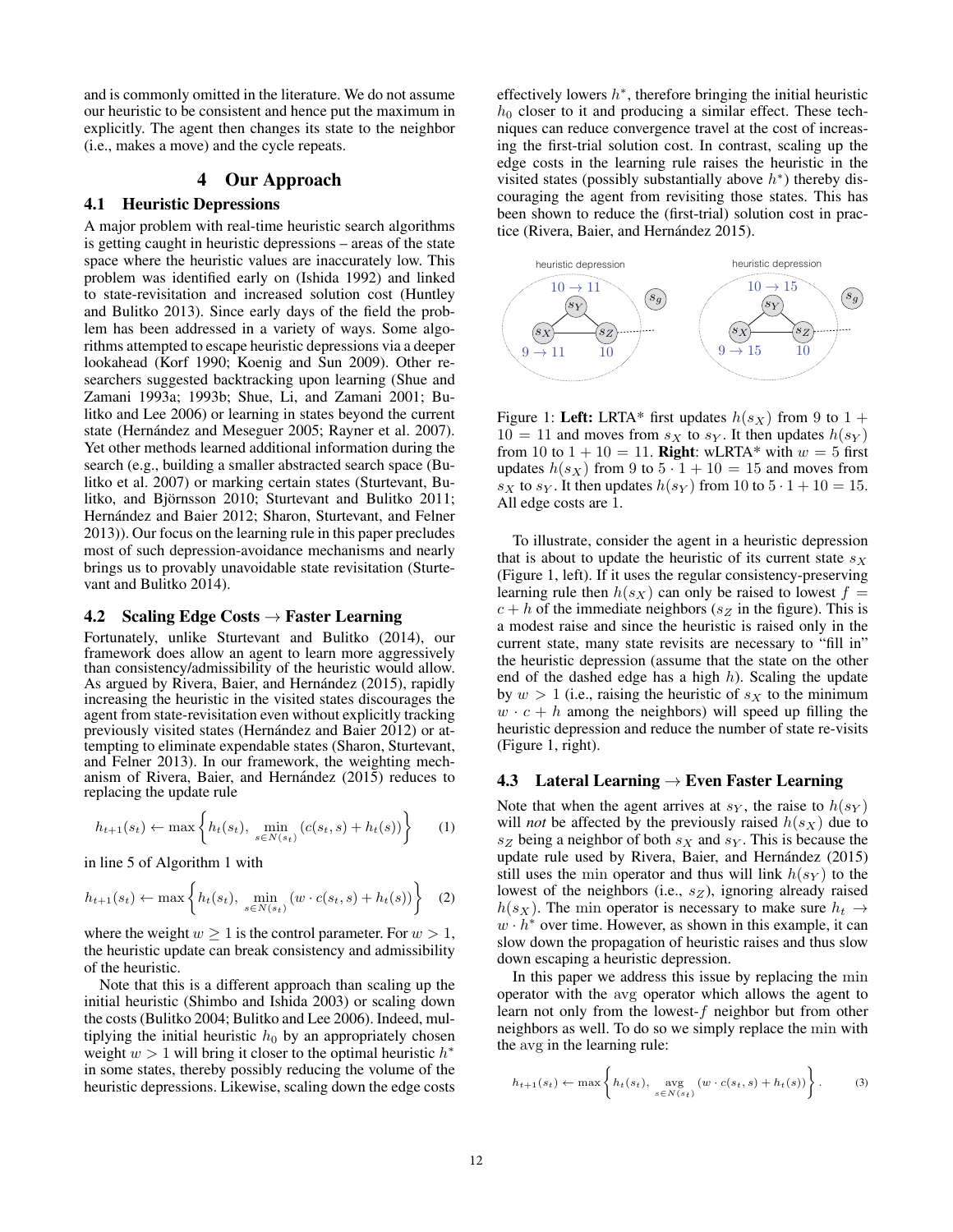In our running example, upon getting to state  $s_Y$ , the agent will raise its heuristic to the average of  $h(s_Z)$  (still low) and  $h(s_X)$  (already high) which will lead to a higher new h than merely the weighted update. In other words, replacing the min operator with avg allows the agent to learn *laterally* from non-minimum-*f* neighbors (Figure 2, left).<sup>∗</sup>



Figure 2: Left: wLRTA\* with  $w = 5$  and lateral learning first updates  $h(s_X)$  from 9 to  $\arg\{5 \cdot 1 + 10, 5 \cdot 1 + 10\} = 15$ and moves from  $s_X$  to  $s_Y$ . It then updates  $h(s_Y)$  from 10 to  $\arg\{5 \cdot 1 + 10, 5 \cdot 1 + 15\} = 17.5$ . **Right**: our new algorithm with  $w = 5$  first updates  $h(s_X)$  from 9 to  $\arg\{5 \cdot (1+10), 5 \cdot$  $(1 + 10)$ } = 55 and moves from  $s_X$  to  $s_Y$ . It then updates  $h(s_Y)$  from 10 to  $\arg\{5 \cdot (1 + 10), 5 \cdot (1 + 55)\} = 167.5$ .

The learning rule (3) combines edge-cost weighting with the lateral learning. We experimented with Algorithm 1 whose learning rule was replaced with the weighted lateral rule (4) and found it to perform very similarly to the recently proposed high-performance weighted depression-avoiding wdaLRTA\* of Rivera, Baier, and Hernández (2015). This is interesting since wdaLRTA\* has an explicit control mechanism in its move rule to attempt to get out of a heuristic depression. To do so it must keep the magnitude of heuristic updates (i.e.,  $h_t - h_0$ ) for all states. Our lateral learning appears to play an equivalent role in getting an agent to leave heuristic depressions quickly.

#### 4.4 Weighted Lateral LRTA\*

Note that the weighted lateral learning rule (3) applies the weight only to the edge cost. Even more aggressive learning can be obtained if the weight applies to both the edge cost and the heuristic. In other words, instead of raising  $h$  of the current state to  $w \cdot c + h$ , we can raise it to  $w \cdot (c + h)$ . This is illustrated in Figure 2, right.

We implement this idea in our new Algorithm 2. To make the new learning rule a generalization of existing rules, we can take the average over a *part* of the neighborhood like so:

$$
h_{t+1}(s_t) \leftarrow \max\left\{h_t(s_t), \ w \cdot \underset{s \in N_b^f(s_t)}{\text{avg}}(c(s_t, s) + h_t(s))\right\}.
$$
 (4)

Here the partial neighborhood  $N_b^J$  of a state  $s_t$  is defined as the *b* fraction of the neighborhood  $N(s_t)$  with the lowest *f* the b fraction of the neighborhood  $N(s_t)$  with the lowest f values:

$$
N_b^f(s) = \left(s^1, \dots, s^{\lfloor b \rfloor N(s_t) \rfloor}\right) \tag{5}
$$

where  $\{s^1, \ldots, s^{\lfloor b |N(s_t)| \rfloor}, \ldots, s^{\lfloor N(s_t) \rfloor} \}$  is the immediate neighborhood sorted<sup>†</sup> in the ascending order by their  $f =$  $c + h$ . For instance,  $s^1$  has the lowest  $f(s^1) = c(s_t, s^1) +$  $h(s^1)$  value in the set  $\{f(s) | s \in N(s_t)\}\$  whereas  $s^{|N(s_t)|}$ has the highest f value in that set.

We also constrain all raises of the heuristic to be of at least  $\mu$  in magnitude (line 7) where  $\mu \geq 0$  is a control parameter (see Section 5 for the rationale).

| <b>Algorithm 2:</b> Weighted Lateral LRTA* (wbLRTA*)                                                                       |  |  |  |  |  |
|----------------------------------------------------------------------------------------------------------------------------|--|--|--|--|--|
| <b>input</b> : search problem $(S, E, c, s_0, s_g, h)$ , control                                                           |  |  |  |  |  |
| parameters: weight $w$ , beam width $b$ , minimum update                                                                   |  |  |  |  |  |
| $\mu$                                                                                                                      |  |  |  |  |  |
| <b>output</b> : path $(s_0, s_1, \ldots, s_T)$ such that $s_T = s_g$                                                       |  |  |  |  |  |
| $1~t \leftarrow 0$                                                                                                         |  |  |  |  |  |
| $2 \th \rightarrow h_t \leftarrow h$                                                                                       |  |  |  |  |  |
| 3 while $s_t \neq s_g$ do                                                                                                  |  |  |  |  |  |
| $s_{t+1} \leftarrow \arg \min_{s \in N(s_t)} (c(s_t, s) + h_t(s))$<br>$h_{t+1}(s_t) \leftarrow$<br>4                       |  |  |  |  |  |
| 5                                                                                                                          |  |  |  |  |  |
| $\left\{\max\left\{h_t(s_t), w \cdot \underset{s \in N_b^f(s_t)}{\operatorname{avg}} (c(s_t, s) + h_t(s))\right\}\right\}$ |  |  |  |  |  |
| if $h_{t+1}(s_t) > h_t(s_t)$ then<br>6                                                                                     |  |  |  |  |  |
| $\left[ h_{t+1}(s_t) \leftarrow \max\{h_{t+1}(s_t), h_t(s_t) + \mu\}$<br>$\overline{7}$                                    |  |  |  |  |  |
| $\begin{array}{c} \n\begin{array}{c}\n\cdot \\ t \leftarrow t + 1\n\end{array}$<br>8                                       |  |  |  |  |  |
| $\bullet T \leftarrow t$                                                                                                   |  |  |  |  |  |

Clearly, for  $b = 1$  we get the full neighborhood:  $N_1^f(s_t) = N(s_t)$ . For  $b = 0$  we define  $N_0^f(s_t) = \{s^1\}$ .<br>We call b the *heam width* Note that unlike the classic heam We call b the *beam width*. Note that unlike the classic beam search and its extensions (Furcy and Koenig 2005), our beam width is used only in the learning rule, not to control the open list. Consequently, for  $b = 0, w = 1$ , line 5 in Algorithm 2 becomes:

$$
h_{t+1}(s_t) \leftarrow \max\left\{h_t(s_t), \, \, \underset{s=s^1}{\text{avg}}\left(c(s_t, s) + h_t(s)\right)\right\} \quad (6)
$$

which is equivalent to line 5 in the original Algorithm 1:

$$
h_{t+1}(s_t) \leftarrow \max \left\{ h_t(s_t), \min_{s \in N(s_t)} (c(s_t, s) + h_t(s)) \right\}.
$$
 (7)

Thus we just proved:

**Lemma 1** wbLRTA\* with  $b = 0, w = 1, \mu = 0$  is equivalent to LRTA\* (with a lookahead of 1).

Everywhere below we will assume the control parameters to be in their valid ranges: beam width  $b \in [0, 1]$ , weight  $w \in [1, \infty)$  and the minimum update  $\mu \in (0, \infty)$ .

#### 5 Theoretical Analysis

We will now show that wbLRTA<sup>\*</sup> solves any search problem defined in Section 2. The original proof (Korf 1990) implied that infinitely many updates to the heuristic value of a state will lead to unbound heuristic growth. While this is true

<sup>∗</sup>This may appear similar to bidirectional pathmax (BPMX) of Felner et al. (2011) except we break admissibility by *adding* costs and we *average* over neighbors' weighted f costs.

<sup>†</sup>We abuse the set notation as elements in a set have no order.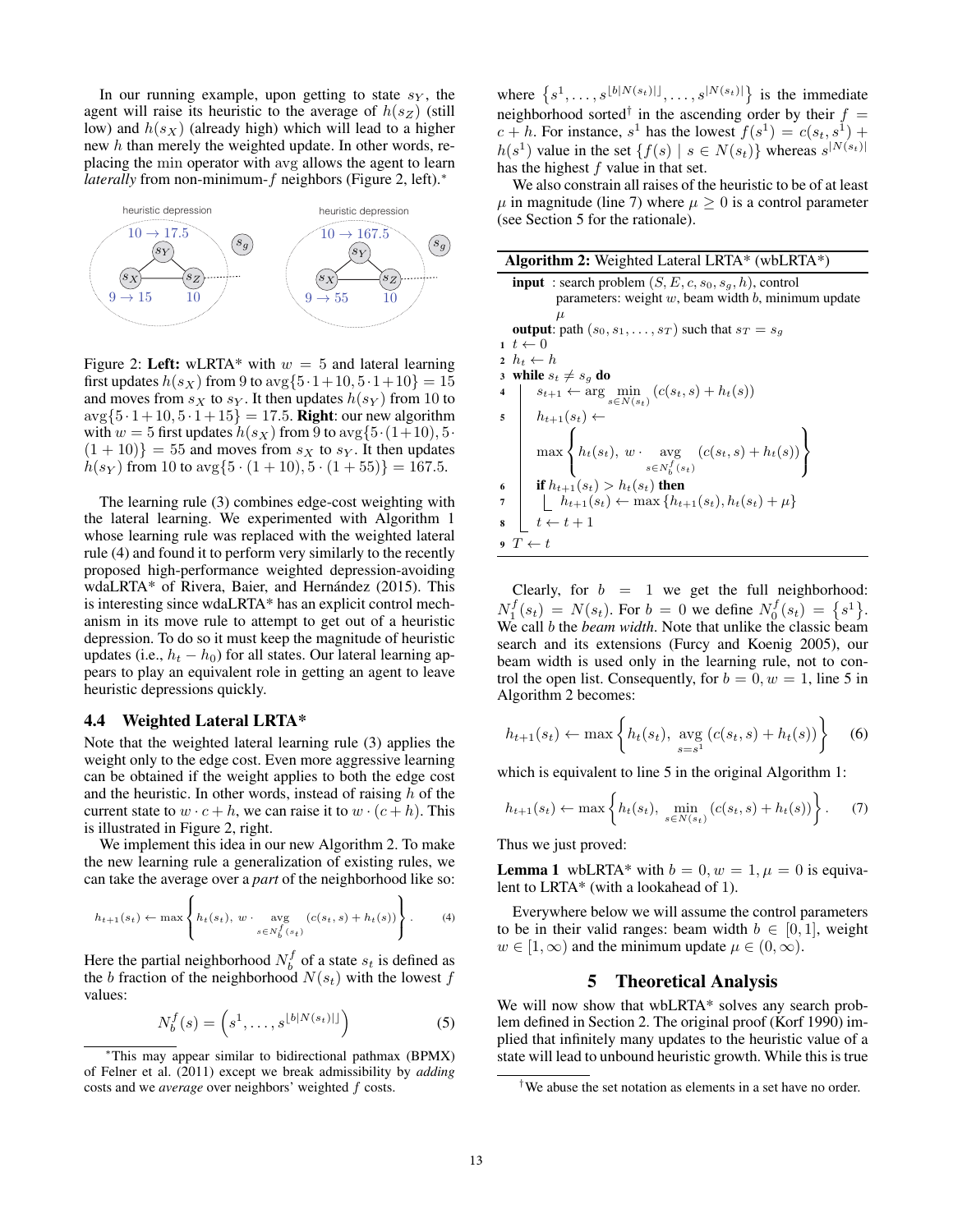when the update rule is based on the minimum (line 5 in Algorithm 1), our update rule is based on averaging over possibly partial neighborhoods (line 5 in Algorithm 2). Thus, it is not immediately clear that the magnitude of the updates is lower-bounded by a positive constant (i.e., the averaging could cause magnitude of the updates tend to zero, breaking the unbounded growth of the heuristic). We constrain all raises of the heuristic to be of at least  $\mu > 0$ .

Another proof of completeness which covers a more general algorithm LRTS (Bulitko and Lee 2006) relied on admissibility of the heuristic at all times. This was also the case for depression avoidance algorithms (Hernández and Baier 2012). Weighted admissibility was used by Rivera, Baier, and Hernández (2015). Our algorithm hinges on aggressive heuristic learning that breaks (weighted) admissibility and hence their proofs may not apply. Thus we offer an alternative proof which also applies to the standard LRTA\* (with a lookahead of 1). Yet another proof of completeness covered the case of inadmissible and inconsistent heuristics and even moving goal but assumed the standard LRTA\*-style learning rule with the min operator (Shimbo and Ishida 2000).

We start with the following lemma (all proofs are found in Section 9 and all control parameters are assumed to be in the valid ranges specified above):

**Lemma 2** Whenever an agent travels from state  $s_t$  to state  $s_{t+1}$ , the arrival heuristic of the latter state is at least  $\epsilon$  less than the departing heuristic of the former state. Here  $\epsilon > 0$ does not depend on the state.

Furthermore, every raise to a heuristic value is lower bounded by a finite constant:

**Lemma 3** Whenever an agent moves from a state  $s_t$  to a state  $s_{t+1}$  the heuristic value of state  $s_t$  is either unchanged or raised by at least  $\mu$ .

We can now prove that revisiting states infinitely many times leads to unbounded heuristic growth:

**Lemma 4** For any  $b \in [0, 1], w \in [1, \infty)$ , wbLRTA\* will unboundedly raise heuristic values of all states in any  $S' \subset S$  if (i) the agent is only visiting the states in  $S'$ after some initial time  $t' : \forall t > t' \left[ s_t \in S' \right]$  and (ii) each of the states in  $S'$  is visited infinitely many times:  $\forall c' \in S'$ of the states in S' is visited infinitely many times:  $\forall s' \in$  $S' [|\{t \mid s_t = s'\}| = \infty].$ 

We can now prove completeness of wbLRTA\*.

**Theorem 1** wbLRTA\* is complete for any beam width  $b \in \mathbb{R}$ [0, 1] and any weight  $w \in [1, \infty)$ .

## 6 Empirical Evaluation

Following the tradition in the field, we evaluated wbLRTA\* in the *de facto* standard benchmark of real-time heuristic search algorithms: grid-based pathfinding. The standard way (Sturtevant 2012) of representing game maps is as a two-dimensional discrete grid where each grid cell is either available for the agent to pass through or blocked by an obstacle. At each moment of time, the agent occupies a single vacant cell of the map which determines the agent's current state. The agent changes its state by moving from its current grid cell to one of its vacant neighbors, incurring a travel

cost. In this paper we use the standard eight-connected maps where cardinal moves cost 1 and diagonal moves cost  $\sqrt{2}$ . A problem is solved when the agent enters the goal cell. At the beginning of each problem, the agent starts with the octile distance as the heuristic. Octile distance is the cost of the shortest path between a given cell and the goal cell *if* no cells are blocked by obstacles.

We downloaded the benchmark problems from the Moving AI set (Sturtevant 2012) and treated the water terrain type as an obstacle. All problems that became unsolvable (e.g., the start state is in a water cell) were excluded. This gave us 493298 problems situated on 342 maps from the video games *StarCraft*, *WarCraft III*, *Baldur's Gate II* (maps scaled up to 512×512) and *Dragon Age: Origins*. We evaluated algorithms on sample sets of problems randomly drawn from the overall set of 493298 MovingAI problems.

#### 6.1 Algorithm and Parameter Selection

We selected the following three algorithms as competitors to wbLRTA\*: LRTA\*, RTA\* (Korf 1990) and the weighted variant aLRTA\* (Rivera, Baier, and Hernández 2015). All of those conform to our framework by conducting a lookahead of 1, learning only in the current state and using the original rule for move selection. We tuned the algorithm parameters by running preliminary experiments (Bulitko 2016a) which we re-describe below for the reader's convenience. To select the weight in wLRTA\*, we ran  $w \in$ {1, 2, 3, 4, 5, 6, 7, 8, 16, 32, 64, 128, 256, 512, 1024, 2048} on 6000 problems each and found that  $w = 128$  gave the lowest suboptimality.

To select control parameters for our algorithm wbLRTA\* we tried the beam width  $b \in$  $\{0, 0.1, 0.2, 0, 3, 0.4, 0.5, 0.6, 0.7, 0.8\}$  and the weight  $w \in \{1, 2, \ldots, 8\}$ . Each combination was run on 6000 problems. The lowest mean suboptimality of 24.68 was achieved with  $b = 0.6, w = 4$ . The minimum update  $\mu$ appeared to have no significant effect on suboptimality and was fixed at  $\mu = 0.001$ .

We also included several existing algorithms that, while breaking an assumption of our framework, all aim to escape heuristic depressions quicker than LRTA\*. Specifically, we evaluated the myopic versions (lookahead of 1) of aLRTA\*, daLRTA\* (Hernández and Baier 2012), its weighted version wdaLRTA\* (Rivera, Baier, and Hernández 2015) and its combination with expendable states, daLRTA\*+E (Sharon, Sturtevant, and Felner 2013). We did not include f-LRTA\* or f-LRTA\*+E in our evaluation since both versions were found inferior to daLRTA\* by Sharon, Sturtevant, and Felner (2013). To select the weight parameter for wdaLRTA\*, we run  $w \in$  $\{1, 2, 3, 4, 5, 6, 7, 8, 16, 32, 64, 128, 256, 512, 1024, 2048\}$ on 6000 problems each and found that  $w = 7$  gave the lowest suboptimality.

### 6.2 Results

We ran eight algorithms, each on 30000 problems randomly selected from the benchmarks. For each algorithm we measured its suboptimality  $\alpha$  and scrubbing  $\tau$ . The means are found in Table 1. Figure 3 zooms in on better algorithms.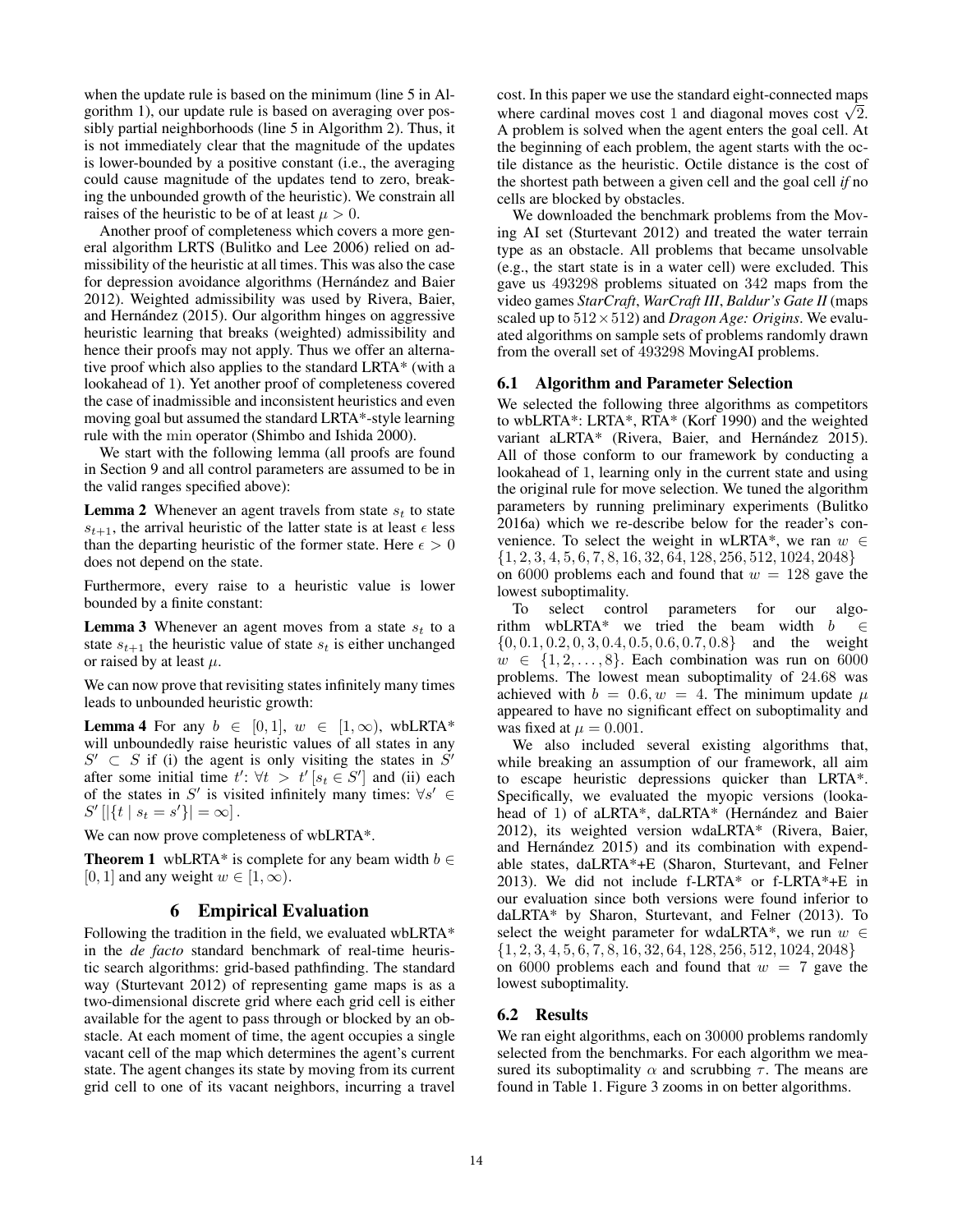Table 1: Performance of the algorithms (sample mean  $\pm$ standard error of the mean).

| <b>Algorithm</b>        | Suboptimality $\alpha$    | Scrubbing $\tau$                                           |
|-------------------------|---------------------------|------------------------------------------------------------|
| $LRTA*$                 | $451.2 + 7.157$           | $16.28 \pm 0.143$                                          |
| $RTA*$                  | $353.9 + 5.886$           | $11.81 + 0.101$                                            |
| $aLRTA*$                | $352.0 + 6.329$           | $11.19 + 0.117$                                            |
| daLRTA*                 | $45.6 \pm 0.744$          | $2.00 \pm 0.011$                                           |
| $WLRTA*$                | $39.6 \pm 0.534$          | $1.84 \pm 0.008$                                           |
| wdaLRTA*                | $30.7 \pm 0.444$          | $1.47 + 0.005$                                             |
| $daLRTA*+E$             | $32.5 \pm 0.906$          | $1.21 \pm 0.004$                                           |
| $whLRTA*$               | $26.7 \pm 0.431$          | $1.28 \pm 0.003$                                           |
| 50<br>40                | ô                         |                                                            |
| m<br>ounally<br>30<br>╈ | $\boldsymbol{\mathrm{w}}$ | Ж<br>LRTA*<br>RTA*<br>Ϋ́Σ<br>al RTA*<br>dal RTA*<br>wLRTA* |

Suboptimality wLRTA\* wdaLRTA\* daLRTA\*+E Subop 20  $_\Box^\nabla$ wbLRTA\* 10 1 1.2 1.4 1.6 1.8 2 **Scrubbing** 

Figure 3: Sample means and standard errors of the mean shown as error boxes. LRTA\*, RTA\*, aLRTA\* aren't shown.

Our new algorithm wbLRTA\* appears to produce shorter solutions than the other algorithms, outperforming even aL-RTA\*, daLRTA\*, wdaLRTA\* and daLRTA\*+E that go beyond our framework and learn information in addition to the heuristic function. In terms of scrubbing, wbLRTA\* takes the second place, slightly behind daLRTA $*$ +E.<sup> $‡$ </sup> These are promising results for the new weighted lateral learning rule.

#### 6.3 Robustness to Heuristic Access Errors

The new algorithm appears to produce shorter solutions than its modern competitors in the standard pathfinding testbed of real-time heuristic search algorithm. The fundamental assumption of all such algorithms is that the heuristic can be stored precisely and reliably. In order to do so, in a typical implementation the agent holds the entire heuristic in its memory. So while real-time heuristic search assumes that the agent's response time does not scale up with the number of states in the search graph, it tacitly requires the agent's memory capacity to grow indefinitely with the environment size. In view of the recent trends towards infinitely scalable computing (Ackley and Small 2014) such a requirement appears unrealistic.

An alternative is to either store the heuristic values in the environments, similar to pheromone-laying ant-colony optimization agents, or use a function approximation as popular in the field of reinforcement learning and gameplaying. Early work on heuristic approximation in real-



Figure 4: An *iRobot* implements the LRTA\* algorithm by storing its heuristic values in the environment. It writes them down on the floor as a sequence of round strokes with a whiteboard marker and reads them back with a down-facing dark/light sensor. In the image the agent is writing down the heuristic value of 8 for its current state.

time search encountered anomalies in the agent behavior where deeper lookahead led to worse performance (Bulitko, Levner, and Greiner 2002; Bulitko 2003). Our preliminary work on implementing LRTA\* on a Roomba-style robot that writes down its heuristic values on the floor with a dry-board marker (Figure 4) revealed LRTA\*'s sensitivity to faulty heuristic read/write operations. Memory access errors become substantially more prominent as the semiconductor industry explores low-voltage near-threshold computing (Dreslinski et al. 2010). They are also important in *ad hoc* wireless sensor networks where LRTA\*-style algorithms have been previously applied (Bulitko and Lee 2006).

These findings call for an investigation on how robust real-time heuristic search algorithms are to computational faults. We took a step in that direction by measuring how robust real-time heuristic search algorithms are to access (i.e., input/output) errors in their heuristic function. Note that such errors are different from the inherent error of a heuristic function relative to the perfect heuristic (i.e.,  $h \neq h^*$ ). Specifically, we approximate access errors by adding Gaussian noise to each heuristic value read/written from/to the memory. We fixed the mean of the Gaussian distribution at zero and used the standard deviation  $\sigma \in \{1, 5, 10\}$ . To keep the experiments tractable, we upper-bounded suboptimality at 50 by terminating an agent as soon as its travel cost on a problem exceeds 50 times its optimal solution cost. We then measured the percentage of problems that the algorithm was able to solve not exceeding the quota. The results for 10000 random problems are found in Table 2.

Robustness often requires redundancy and hence algorithms can trade efficiency for robustness (Ackley 2013). Interestingly, this does not appear to be the case among the algorithms considered here: it appears that wbLRTA\* yields the best suboptimality and is also most robust to the noise. It is possible that wbLRTA\* is more robust to the particular type of heuristic access errors than other algorithms because (i) it takes heuristic values of several neighbors to update the heuristic of the current state and (ii) it raises the heuris-

<sup>‡</sup>This is possibly due to the fact that wbLRTA\*'s parameters  $w$  and  $b$  were optimized for the lowest suboptimality, ignoring the corresponding scrubbing performance.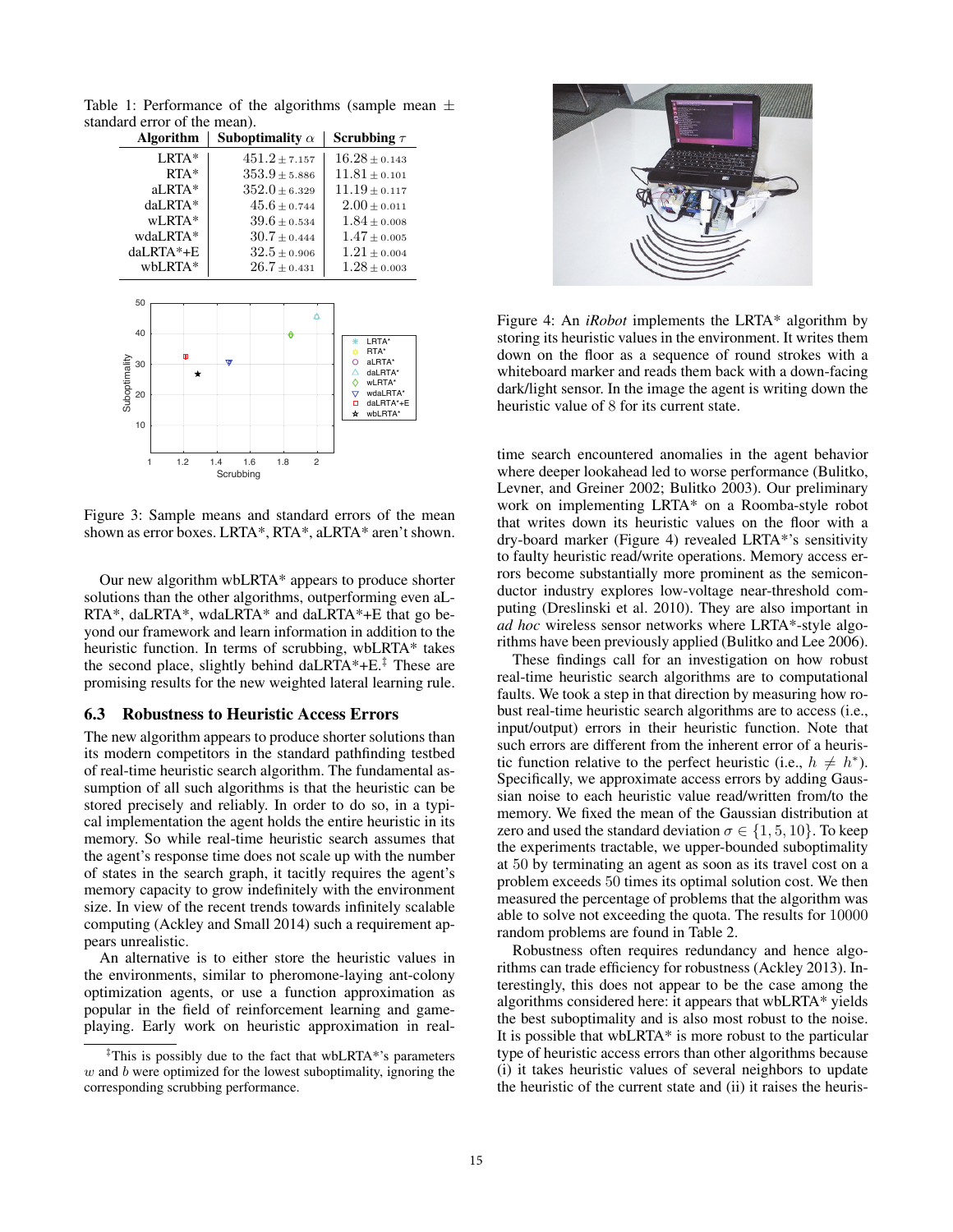Table 2: Problems solved (%) with suboptimality  $\alpha \leq 50$ .

| Algorithm   | $\sigma = {\bf 1}$ | $\sigma = 5$ | $\sigma=10$ |
|-------------|--------------------|--------------|-------------|
| $LRTA*$     | 49%                | $0\%$        | $0\%$       |
| $RTA*$      | 58%                | 50%          | $36\%$      |
| aLRTA*      | 49%                | $0\%$        | $0\%$       |
| daLRTA*     | 26%                | 9%           | 7%          |
| wLRTA*      | 81%                | 77%          | 64\%        |
| wdaLRTA*    | $8\%$              | $4\%$        | 11\%        |
| $daLRTA*+E$ | 7%                 | 11\%         | 10%         |
| wbLRTA*     | 83%                | 78%          | 70%         |
|             |                    |              |             |

tic values aggressively, thereby creating larger differences between heuristic values of the neighbors.

To illustrate, suppose that the state on the other end of the dashed edge in Figure 1 has  $h = 10.5$ . Without the noise, the agent in state  $s_Z$  would exit the depression since  $11 > 10.5$ (left plot) and  $15 > 10.5$  (right plot). However, when the noise is present, the heuristic value of 11 can be misread as, say,  $11 - 1.5 = 9.5$  which would cause the agent to stay in the depression as  $9.5 < 10.5$ . Larger differences between heuristic values are more robust:  $15 - 1.5 = 13.5$  is still greater than 10.5 and the agent will still exit the depression. This reasoning is supported by the fact that the second best algorithm, wLRTA\*, also uses a very aggressive learning ( $w = 128$ ). wbLRTA\* can be more aggressive than wLRTA\* for the same  $w$ : there is a little chance that the heuristic value of 55 (right plot of Figure 2) would drop below 10.5 even with the Gaussian noise of  $\sigma = 10$ . Future work will examine robustness of wbLRTA\* to other types of heuristic access errors.

#### 7 Current Limitations and Future Work

While the simple combination of weighting the partial average of the f values appears to yield better first-trial solutions, we do yet know to what extent this combination will improve performance of more complex algorithms such as LSS-LRTA\* (Koenig and Sun 2009) or f-LRTA\* (Sturtevant and Bulitko 2011). Also, other types of computational faults may be considered in the robustness experiments. For instance, an agent may think it is in a different state than it is actually in. Thus it may write down the heuristic value for a wrong state. One can also simulate memory decay over time by increasing the read noise for older heuristic values (cf. pheromone evaporation in ant-colony algorithms).

## 8 Conclusions

We compared several heuristic learning rules in the strippeddown settings of a real-time heuristic search agent. In a large-scale empirical evaluation on the standard benchmark set, we showed that weighted averaging  $f$  over a partial neighborhood produces state-of-the-art results. Our new algorithm is parameterized, generalizes some previous work and is robust to heuristic noise. We theoretically proved it to be complete for all valid parameter combinations.

# Acknowledgments

This research has been supported by the National Science and Engineering Research Council. Seth Traverse and Frederic Sauve-Hoover worked on the physical implementation of LRTA\* on the *iRobot* platform.

#### 9 Proofs

**Lemma 2** Whenever an agent travels from state  $s_t$  to state  $s_{t+1}$ , the arrival heuristic of the latter state is at least  $\epsilon$  less than the departing heuristic of the former state. Here  $\epsilon > 0$ does not depend on the state.

**Proof.** Whenever the agent moves from a state  $s_t$  to a state  $s_{t+1}$ , according to lines 5 and 7 in Algorithm 2 these inequalities hold:

$$
h_{t+1}(s_t) \geq \max \left\{ h_t(s_t), w \cdot \underset{s \in N_b^f(s_t)}{\text{avg}} (c(s_t, s) + h_t(s)) \right\}
$$

$$
\geq w \cdot \underset{s \in N_b^f(s_t)}{\text{avg}} (c(s_t, s) + h_t(s)) \tag{8}
$$

$$
\geq \quad \underset{s \in N_b^f(s_t)}{\text{avg}} \left( c(s_t, s) + h_t(s) \right) \tag{9}
$$

$$
\geq \min_{s \in N(s_t)} \left( c(s_t, s) + h_t(s) \right) \tag{10}
$$

$$
= c(s_t, s_{t+1}) + h_t(s_{t+1}) \tag{11}
$$

$$
\geq h_t(s_{t+1}) + \epsilon \tag{12}
$$

where  $\epsilon = \min_{(x,y)\in E} c(x, y)$ . Since  $|E| < \infty$  and all edge costs are strictly positive, the minimum is well defined and is positive itself.  $\Box$ 

**Lemma 3** Whenever an agent moves from a state  $s_t$  to a state  $s_{t+1}$  the heuristic value of state  $s_t$  is either unchanged or raised by at least  $\mu$ .

Proof. First, due to the max operator in line 5 of Algorithms 1 and 2, any change to the heuristic (learning) implies raising the heuristic. According to line 7, the amount of raise is lower-bounded by  $\mu$ .  $\Box$ 

**Lemma 4** For any  $b \in [0, 1], w \in [1, \infty)$ , wbLRTA\* will unboundedly raise heuristic values of all states in any  $S' \subset$ S if (i) the agent is only visiting the states in  $S'$  after some initial time  $t'$ :

$$
\forall t > t' \left[ s_t \in S' \right] \tag{13}
$$

and (ii) each state in  $S'$  is visited infinitely many times:

$$
\forall s' \in S' \left[ |\{t \mid s_t = s'\}| = \infty \right]. \tag{14}
$$

Proof. Part I. We will first show that state re-visitation implies learning (i.e., raising the heuristic). Suppose that is not the case and no learning happened during re-visitation. Consider a sequence of states  $X = (s_t, \ldots, s_{t+k})$  such that all the states in the sequence except its ends are distinct. The end states of X are the same:  $s_t = s_{t+k}, k > 1$  and  $X \subset S'$ . As we assumed that no learning took place while the agent traversed X between the times t and  $t + k$ , we have:

$$
\forall s \in X \; \forall t', t'' \in \{t, \dots, t + k\} \; [h_{t'}(s) = h_{t''}(s)] \quad (15)
$$

which allows us to omit the time index and denote  $h_{t}$ ,  $t \leq$  $t' \leq t + k$ , by just h.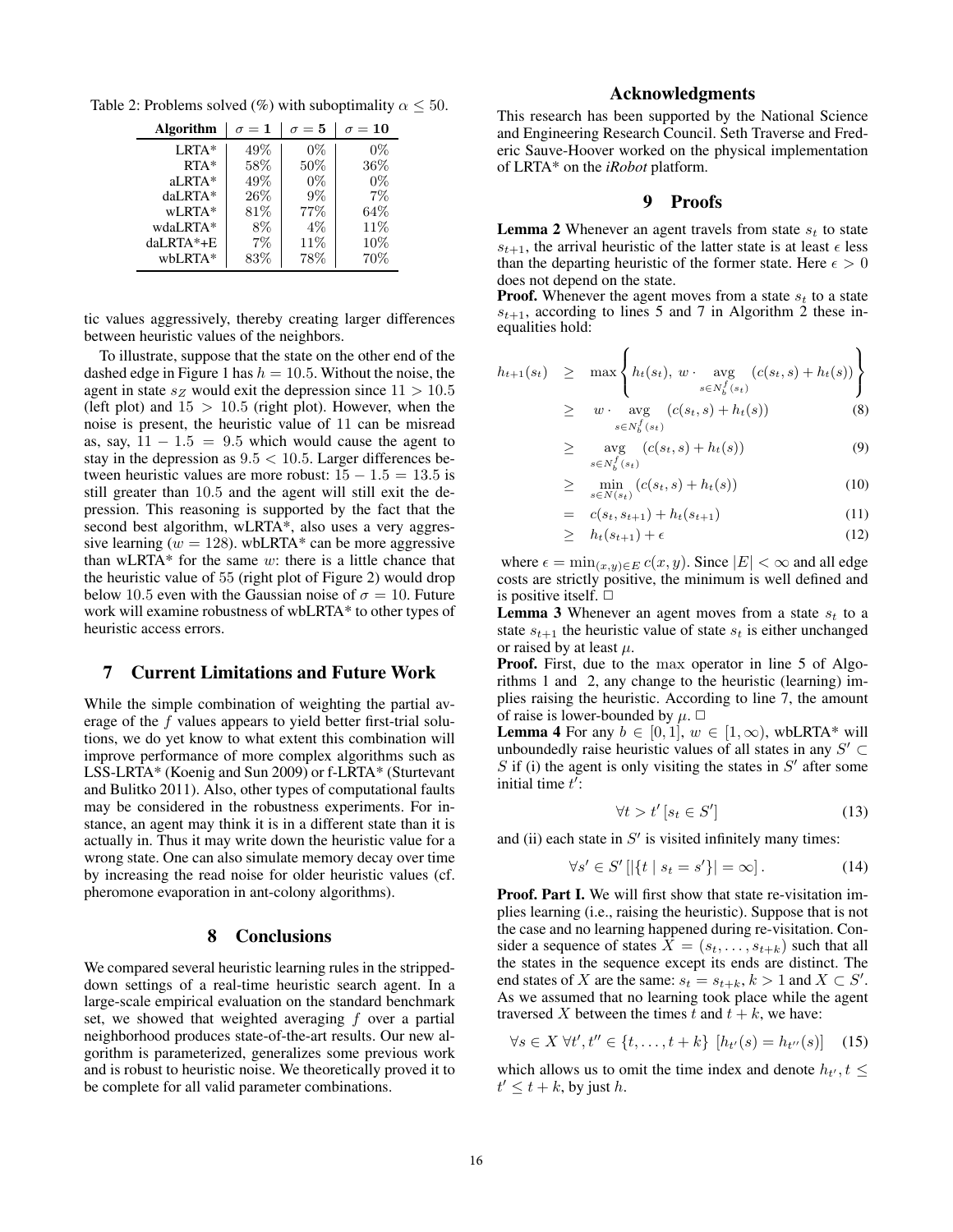From Lemma 2 we derive  $h(s_{t'}) > h(s_{t'+1})$  for any  $t' \in \{t, \ldots, t + k - 1\}$ . In other words, while traversing  $X$  the heuristic values are monotonically decreasing. Therefore, the heuristic value of the last state in  $X$  is strictly below the heuristic value of the first state in  $X$  but they are the same state which makes it impossible. This means that the agent cannot revisit states without raising heuristic values (i.e., learning) somewhere along the way. Since each heuristic raise is lower bounded by  $\mu$  (Lemma 3) and the number of re-visits to states in  $S'$  is unbounded (14), the heuristic of at least some states in  $S'$  will rise unboundedly  $(\star)$ .

Part II. We will now show that heuristic values of *all* states in  $S'$  will be raised unboundedly. Suppose that is not the case. Then there is a non-empty subset  $S'' \subset S'$  comprised of all states that despite being re-visited infinitely many times (14), have their  $\bar{h}$  values upper bounded:

$$
S'' = \{ s' \in S' \mid \exists u_{s'} < \infty \forall t \, [h_t(s') \le u_{s'}] \}.
$$
 (16)

Since  $|S''| \leq |S| < \infty$ , there exists a single finite upper bound for all of them:

$$
\exists u < \infty \forall s' \in S'' \forall t \left[ h_t(s') \le u \right]. \tag{17}
$$

Since each update raises the heuristic by at least  $\mu$ , there must exist a time  $t'$  after which the agent will not raise the heuristic of any state in  $S''$ , despite continuing to visit them  $(\star \star)$ . Furthermore, the set S'' includes at least two connected states which are immediate neighbors (i.e., connected by a single edge). Indeed, whenever the state  $s'' \in S''$  is visited by the agent, its heuristic value is updated in such a way that:

$$
h_{t+1}(s'') \ge \max\left\{h_t(s''), w \cdot \underset{s \in N_b^f(s'')}{\text{avg}} (c(s'', s) + h_t(s))\right\}.
$$
 (18)

Since  $h_{t+1}(s'')$  remains upper-bounded by u for any

*t*, it follows that: 
$$
\forall t \left[ w \cdot \underset{s \in N_b^f(s'')}{\text{avg}} (c(s'', s) + h_t(s)) \leq u \right]
$$

which implies  $\forall t \begin{bmatrix} \min \\ \min \\ s \in N(s) \end{bmatrix}$  $\min_{s \in N(s^{\prime\prime})} (c(s^{\prime\prime}, s) + h_t(s)) \le u$ . There-

fore, the state  $s''$  has an immediate neighbor  $\overline{s}^\circ$  whose heuristic is upper bounded by  $u - \min_{(x,y)\in E} c(x, y)$ . Thus s<sup>°</sup> also belongs to  $S''$  (Figure 5).



Figure 5: To the proof of Lemma 4.

Now consider the set  $S' \setminus S''$  comprised of the states that are visited indefinitely (14) and have their heuristic values rise unboundedly. At least one such state exists, according to Part I of the proof  $(\star)$ . Once the heuristic values of all states in  $S' \setminus S''$  rise sufficiently above u and after time

t , the agent will necessarily execute a cycle over the states contained entirely in  $S''$  (such a cycle is possible over, for instance,  $s''$  and  $s°$ ). This is so because whenever the agent is in any state in  $S''$  whose immediate neighbors are both in  $S''$  and  $S' \setminus S''$ , it would necessarily go to a neighbor in  $S''$ (whose heuristic is upper-bounded) and not to a neighbor in  $S' \setminus S''$  (whose heuristic can will be arbitrarily high at that moment). Thus, by Part I of the proof, the agent will raise the heuristic of at least one state on this cycle. This means that the heuristic of a state in  $S''$  will be raised after time  $t'$ — a contradiction to  $(\star \star)$ . We have now shown that unlimited revisitation of states in  $S'$  leads to unbounded rise of the heuristic values in all states in  $S'$ .  $\Box$ 

**Theorem 1** wbLRTA\* is complete for any beam width  $b \in \mathbb{R}$ [0, 1] and any weight  $w \in [1, \infty)$ .

**Proof.** We will prove that for any search problem  $S =$  $(S, E, c, s_0, s_g, h)$  the agent using Algorithm 2 is guaranteed to terminate in the goal state  $s_q$ . The proof is by contradiction. Suppose there exists a search problem **S** and the control parameters  $w$  and  $b$  such that the agent, guided by wbLRTA\*, is incomplete on the problem. Since the agent can terminate only in the goal state (line 3 in Algorithm 2), incompleteness means that the agent never terminates. Since the set of states  $S$  is finite there is necessarily a subset of states  $S' \subset S$  that satisfies conditions (13) and (14) from Lemma 4. In other words, after time  $t'$  the agent will visit only states in  $S'$  and visit each indefinitely many times.



Figure 6: To the proof of Theorem 1.

Consider frontier of  $S'$ :  $\partial S' = \{s \in S' \mid \exists s \circ \in S \setminus S' \&$  $(s, s^{\circ}) \in E$ . Since the goal state  $s_g \notin S'$  (for otherwise the agent would terminate upon its first arrival in  $s_q$ ) and the graph is connected the frontier is not empty:  $\partial S' \neq \emptyset$ . Figure 6 shows one such frontier state  $s^{\bullet} \in \partial S'$ . By Lemma 4, the agent will increase the heuristic values of all states in  $\partial S'$ indefinitely. Thus, at some point t, the  $c + h$  values of all  $S'$ contained neighbors of any state  $s^{\bullet} \in \partial S'$  will necessarily exceed any  $c + h$  value of its  $S \setminus S'$ -contained neighbors:

$$
\exists t \forall s^{\bullet} \in \partial S' \left[ \min_{s \in N(s^{\bullet}) \cap S'} \left( c(s^{\bullet}, s) + h_t(s) \right) \right] \tag{19}
$$

$$
> \max_{s^\circ \in N(s^\bullet) \setminus S'} c(s^\bullet, s^\circ) + h_t(s^\circ) \bigg]. \tag{20}
$$

Then line 4 in Algorithm 2 will cause the agent to take edge  $(s^{\bullet}, s^{\circ})$  thereby leaving S' which contradicts the proposition that the agent will be contained in  $S'$  which was derived from the assumption that the agent is incomplete on  $S$ .  $\Box$ 

## References

Ackley, D. H., and Small, T. R. 2014. Indefinitely scalable computing = artificial life engineering. In *ALIFE 14*, 606– 613.